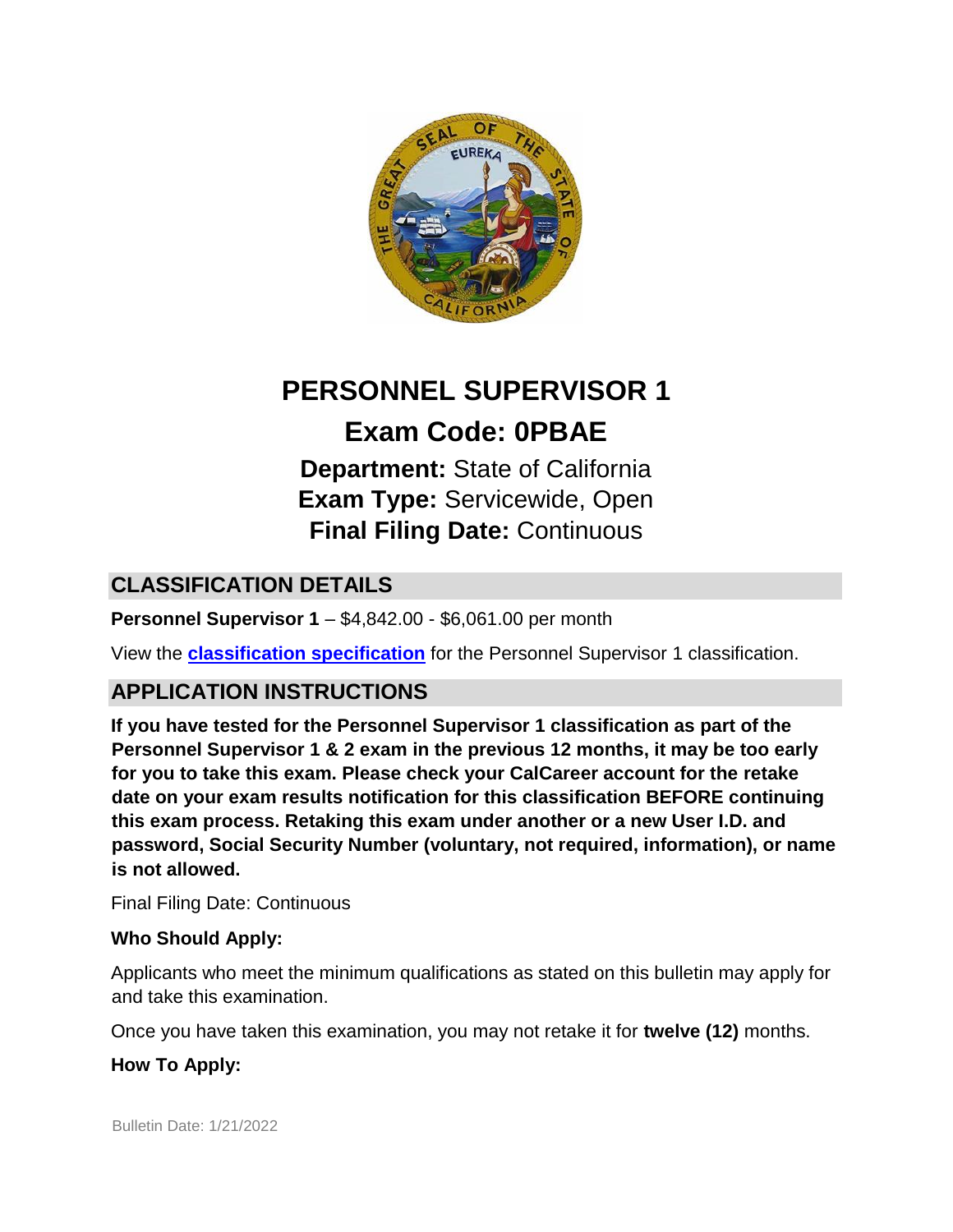The link to connect to the Training and Experience Evaluation is located farther down on this bulletin in the "Taking the Exam" section.

#### **Special Testing Arrangements:**

If you require special testing arrangements due to a verified disability or medical condition, please contact:

California Department of Human Resources CalCareer Service Center 1810 16th Street Sacramento, CA 95814

Phone: (866) 844-8671 Email: CalCareer@CalHR.CA.GOV

California Relay Service: 7-1-1 (TTY and voice)

TTY is a Telecommunications Device for the Deaf, and is reachable only from phones equipped with a TTY Device

#### **MINIMUM QUALIFICATIONS**

All applicants must meet the education and/or experience requirements as stated on this exam bulletin to be accepted into the examination. Part-time or full-time jobs, regardless of whether paid or volunteer positions, and inside or outside California state service will count toward experience.

#### **Personnel Supervisor 1**

One year of experience in the California state service performing the duties of a

Personnel Specialist, Range D, Senior Personnel Specialist, or Personnel Services Supervisor I.

#### **POSITION DESCRIPTION**

#### **Personnel Supervisor 1**

This is the first supervisory level in the series and incumbents are responsible for one or more personnel transactions programs. Under general supervision, incumbents supervise a staff of Personnel Specialists performing personnel/payroll transactions functions. There may be functional supervision of lower-level Personnel Specialists in geographically separated locations. Incumbents develop and provide training and technical assistance to internal and departmental staff.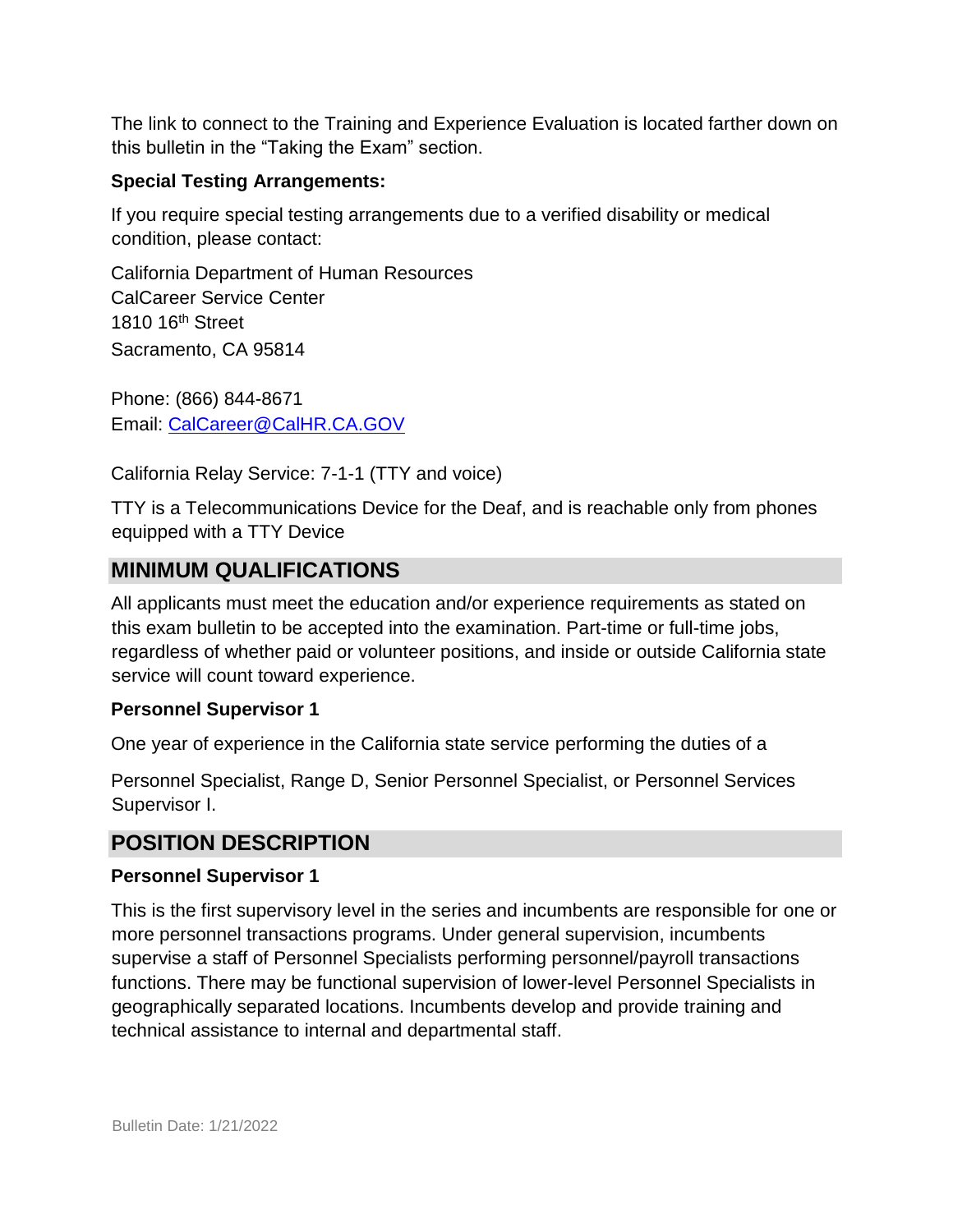## **EXAMINATION SCOPE**

This examination consists of the following components:

#### **Training and Experience Evaluation –** Weighted 100% of the final score.

The examination will consists solely of a **Training and Experience Evaluation.** To obtain a position on the eligible list, a minimum score of 70% must be received. Applicants will receive their score upon completion of the Training and Experience Evaluation process.

In addition to evaluating applicants' relative knowledge, skills, and ability, as demonstrated by quality and breadth of education and/or experience, emphasis in each exam component will be measuring competitively, relative job demands, each applicant's:

#### **Knowledge of:**

- 1. Current office methods, procedures, equipment, and basic math principles.
- 2. Laws, rules, regulations, and bargaining contract provisions affecting personnel record keeping, personnel transactions, payroll, and certification processes used in State departments
- 3. A supervisor's responsibility for promoting equal opportunity in hiring and employee development and promotion, and for maintaining a work environment that is free of discrimination and harassment

#### **Ability to:**

- 1. Think logically, multitask, and apply laws, rules, regulations, and bargaining contract provisions concerning personnel transactions
- 2. Independently interpret and use reference material
- 3. Give and follow directions
- 4. Gather data
- 5. Design and prepare tables, spreadsheets, and charts
- 6. Advise employees of their rights
- 7. Consult with supervisors on alternative actions which they may take on various transaction situations
- 8. Communicate effectively
- 9. Operate a computer keyboard/terminal
- 10.Establish and maintain cooperative working relations with those contacted during the course of the work
- 11.Organize and prioritize work
- 12.Create/draft correspondence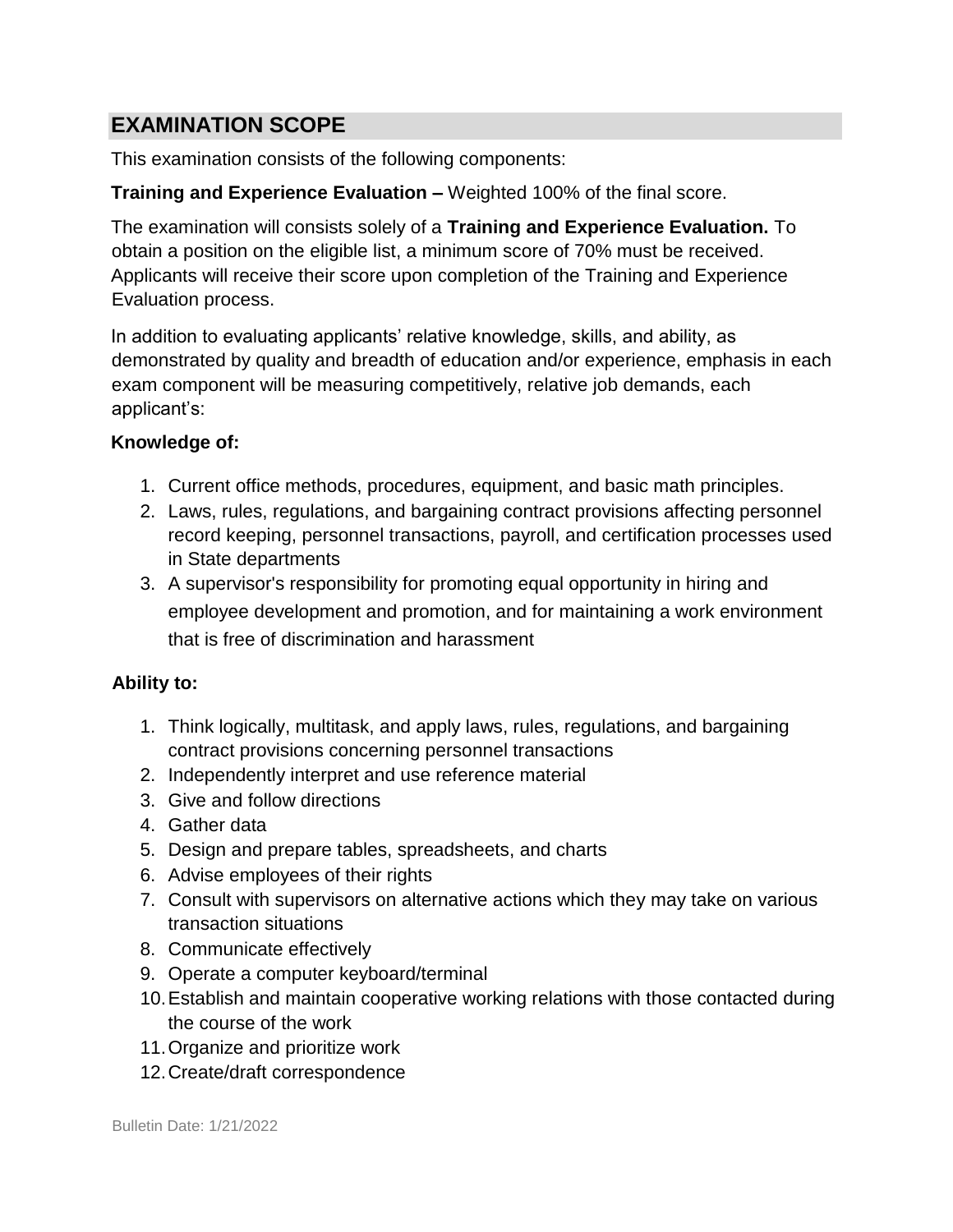- 13.Maintain personnel records.
- 14.Represent the department on intra/interdepartmental teams
- 15.Coordinate a variety of personnel/payroll transactions
- 16.Research critical transactions and recommend alternative solutions
- 17.Plan, organize, direct, and evaluate the work of subordinate staff
- 18.Analyze work processes, evaluate suggestions, and develop and implement effective courses of action
- 19.Effectively present ideas and recommendations
- 20.Develop subordinate staff and assess training and developmental needs
- 21.Effectively promote equal opportunity in employment and maintain a work environment that is free of discrimination and harassment

## **ELIGIBLE LIST INFORMATION**

A servicewide, open eligible list for the **Personnel Supervisor 1** 

classification will be established for:

State of California (all State of California departments, statewide)

The names of successful competitors will be merged onto the eligible list in order of final score regardless of exam date. Eligibility expires **eighteen (18) months** after it is established. Applicants must then retake the examination to reestablish eligibility. Veterans' Preference will be granted for this examination. In accordance with Government Codes 18973.1 and 18973.5, whenever any veteran, or widow or widower of a veteran achieves a passing score on an open examination, he or she shall be ranked in the top rank of the resulting eligible list.

Veterans status is verified by the California Department of Human Resources (CalHR). Information on this program and the Veterans' Preference Application (Std. 1093) is available **[online.](https://www.jobs.ca.gov/CalHRPublic/Landing/Jobs/VeteransInformation.aspx)** [A](https://www.jobs.ca.gov/CalHRPublic/Landing/Jobs/VeteransInformation.aspx)dditional information on veteran benefits is available at the Department of Veterans Affairs.

Career Credits **will not** be added to the final score for this exam, because it does not meet the requirements to qualify for Career Credits.

## **EXAMINATION INFORMATION**

**[Preview Training and Experience Evaluation](https://jobs.ca.gov/jobsgen/0PBAEA.pdf)**

## **PREPARING FOR THE EXAMINATION**

Here is a list of suggested resources to have available prior to taking the exam.

**Employment History:** Employment dates, job titles, organization names and addresses, names of supervisors or persons who can verify your job responsibilities, and phone numbers of persons listed above.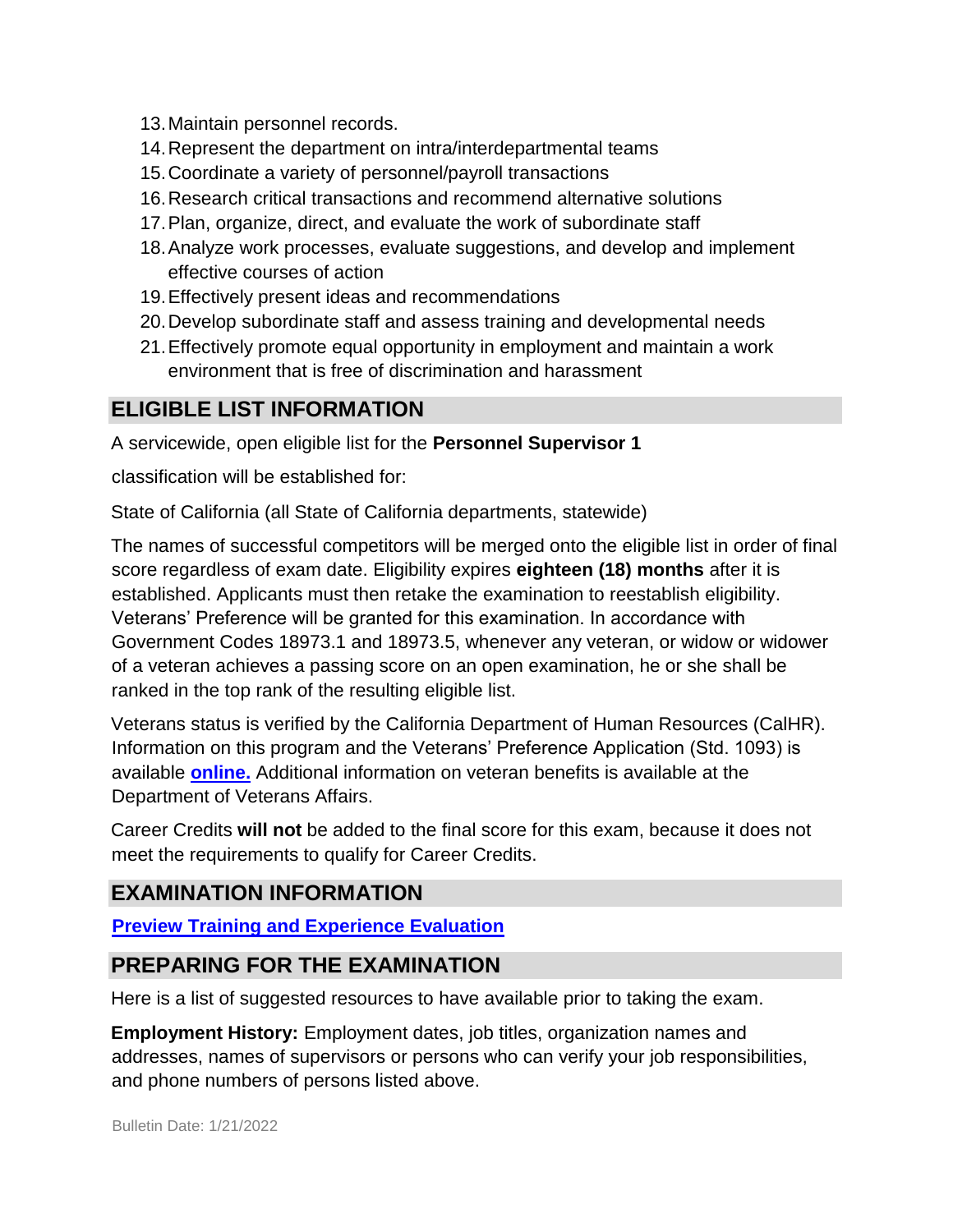**Education:** School names and addresses, degrees earned, dates attended, courses taken (verifiable on a transcript), persons or office who can verify education, and phone numbers of persons or offices listed above.

**Training:** Class titles, certifications received, names of persons who can verify your training, and phone numbers of persons listed above.

## **TAKING THE EXAMINATION**

Take the examination for the **[PERSONNEL SUPERVISOR 1](https://www.jobs.ca.gov/Public/Login.aspx?ExamId=0PBAE)** classification.

## **TESTING DEPARTMENTS**

State of California (all State of California departments)

### **CONTACT INFORMATION**

California Department of Human Resources CalCareer Service Center 1810 16th Street Sacramento, CA 95814 Phone: (866) 844-8671 Email: CalCareer@CalHR.CA.GOV

California Relay Service: 7-1-1 (TTY and voice)

TTY is a Telecommunications Device for the Deaf, and is reachable only from phones equipped with a TTY Device.

## **EQUAL OPPORTUNITY EMPLOYER**

The State of California is an equal opportunity employer to all, regardless of age, ancestry, color, disability (mental and physical), exercising the right of family care and medical leave, gender, gender expression, gender identity, genetic information, marital status, medical condition, military or veteran status, national origin, political affiliation, race, religious creed, sex (includes pregnancy, childbirth, breastfeeding, and related medical conditions), and sexual orientation.

#### **DRUG-FREE STATEMENT**

It is an objective of the State of California to achieve a drug-free State work place. Any applicant for State employment will be expected to behave in accordance with this objective, because the use of illegal drugs is inconsistent with the law of the State, the rules governing civil service, and the special trust placed in public servants.